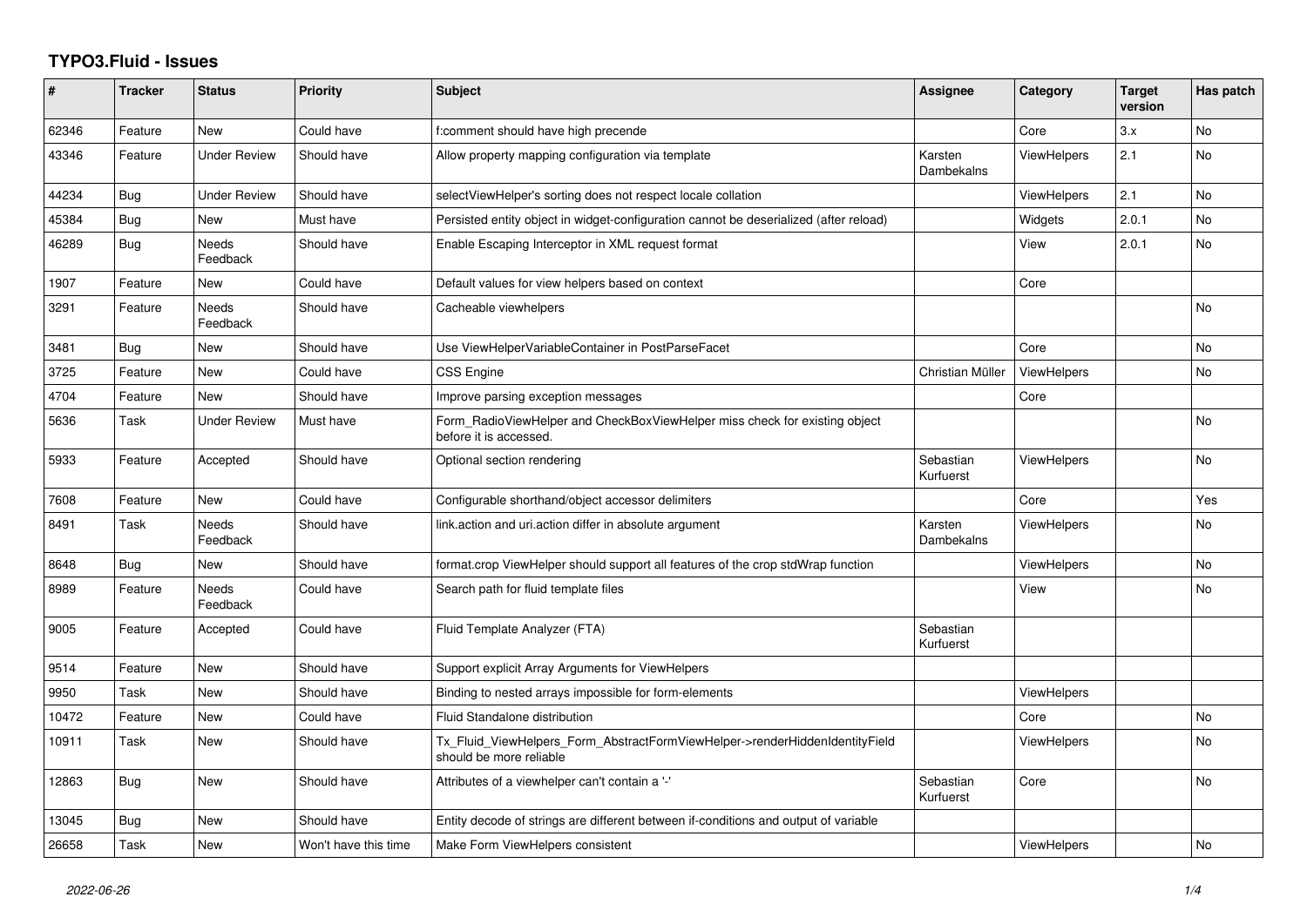| #     | <b>Tracker</b> | <b>Status</b>            | Priority             | Subject                                                                                                     | <b>Assignee</b>        | Category    | <b>Target</b><br>version | Has patch |
|-------|----------------|--------------------------|----------------------|-------------------------------------------------------------------------------------------------------------|------------------------|-------------|--------------------------|-----------|
| 26664 | Task           | New                      | Won't have this time | Clean up Form ViewHelpers                                                                                   |                        | ViewHelpers |                          | <b>No</b> |
| 27607 | Bug            | New                      | Must have            | Make Fluid comparisons work when first element is STRING, second is NULL.                                   |                        | Core        |                          | No        |
| 28549 | Bug            | New                      | Should have          | make widgets cacheable, i.e. not implement childnodeaccess interface                                        |                        |             |                          | No        |
| 28550 | Bug            | <b>New</b>               | Should have          | (v4) make widgets cacheable, i.e. not implement childnodeaccess interface                                   |                        |             |                          | <b>No</b> |
| 28551 | Bug            | Accepted                 | Should have          | (v4) backport VHTest                                                                                        | Sebastian<br>Kurfuerst |             |                          | No        |
| 28552 | Bug            | New                      | Should have          | (v5) write ViewHelper test for compiled run; adjust functional test to do two passes<br>(uncached & cached) |                        |             |                          | No        |
| 28553 | Bug            | <b>New</b>               | Should have          | improve XHProf test setup                                                                                   |                        |             |                          | <b>No</b> |
| 28554 | Bug            | New                      | Should have          | (v4) implement feature flag to disable caching                                                              |                        |             |                          | No        |
| 30555 | Feature        | New                      | Could have           | Make TagBuilder more extensible                                                                             |                        | Core        |                          | No        |
| 30937 | Bug            | New                      | Should have          | CropViewHelper stringToTruncate can't be supplied so it can't be easily extended                            |                        | ViewHelpers |                          | Yes       |
| 31955 | Feature        | New                      | Should have          | f:uri.widget                                                                                                |                        | Widgets     |                          | No        |
| 32035 | Task           | New                      | Should have          | Improve fluid error messages                                                                                |                        | Core        |                          | Yes       |
| 33215 | Feature        | New                      | Should have          | RFC: Dynamic values in ObjectAccess paths                                                                   |                        |             |                          | No        |
| 33394 | Feature        | Needs<br>Feedback        | Should have          | Logical expression parser for BooleanNode                                                                   | <b>Tobias Liebig</b>   | Core        |                          | <b>No</b> |
| 33551 | Bug            | New                      | Must have            | View helper values break out of a partial scope                                                             | Sebastian<br>Kurfuerst | Core        |                          | <b>No</b> |
| 33628 | Bug            | <b>Needs</b><br>Feedback | Must have            | Multicheckboxes (multiselect) for Collections don't work                                                    | Christian Müller       | ViewHelpers |                          | <b>No</b> |
| 34309 | Task           | New                      | Could have           | Unknown ViewHelpers cause exception - should be handled more graceful                                       |                        | ViewHelpers |                          | No        |
| 34682 | Bug            | <b>Under Review</b>      | Should have          | Radio Button missing checked on validation error                                                            |                        | ViewHelpers |                          | No        |
| 36410 | Feature        | New                      | Should have          | Allow templates to send arguments back to layout                                                            |                        | ViewHelpers |                          | No        |
| 36559 | Feature        | New                      | Could have           | New widget progress bar                                                                                     |                        |             |                          | Yes       |
| 36655 | Bug            | New                      | Should have          | <b>Pagination Links</b>                                                                                     |                        | Widgets     |                          | No        |
| 37095 | Feature        | New                      | Should have          | It should be possible to set a different template on a Fluid TemplateView inside an<br>action               | Christopher<br>Hlubek  |             |                          | <b>No</b> |
| 37619 | Bug            | New                      | Should have          | Fatal Error when using variable in name attribute of Section ViewHelper                                     |                        | ViewHelpers |                          | No        |
| 38130 | Feature        | New                      | Should have          | Checkboxes and multiple select fields should have an assignable default value                               |                        |             |                          | No        |
| 38369 | Bug            | New                      | Must have            | Resource ViewHelpers should not fall back to request package                                                |                        | View        |                          | No        |
| 39936 | Feature        | New                      | Should have          | registerTagAttribute should handle default values                                                           |                        | ViewHelpers |                          | No        |
| 39990 | <b>Bug</b>     | New                      | Should have          | Same form twice in one template: hidden fields for empty values are only rendered<br>once                   |                        | Core        |                          | No        |
| 40064 | Bug            | New                      | Must have            | Multiselect is not getting persisted                                                                        |                        | ViewHelpers |                          | No        |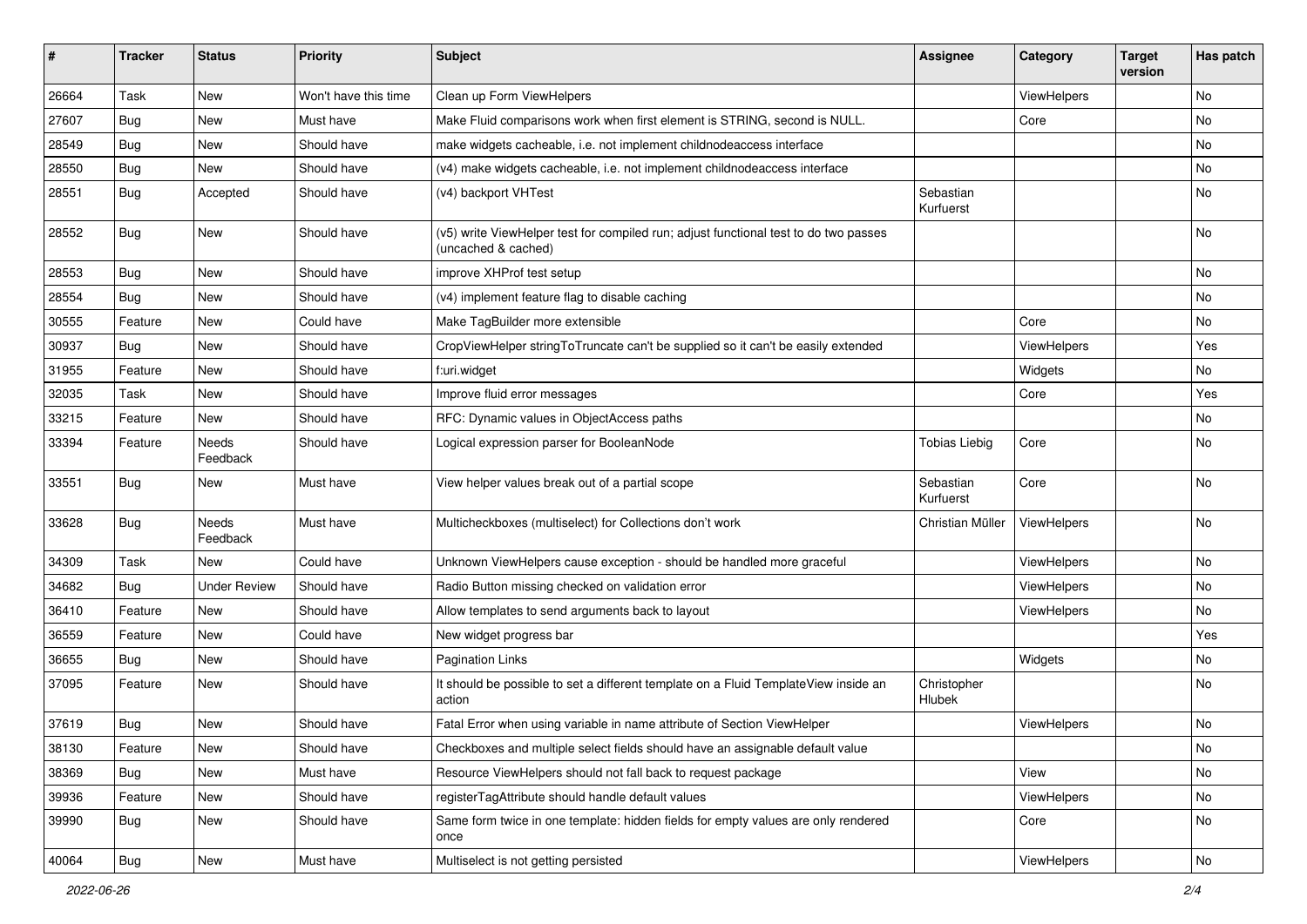| ∦     | <b>Tracker</b> | <b>Status</b>       | Priority    | Subject                                                                              | <b>Assignee</b>      | Category    | <b>Target</b><br>version | Has patch |
|-------|----------------|---------------------|-------------|--------------------------------------------------------------------------------------|----------------------|-------------|--------------------------|-----------|
| 40081 | Feature        | New                 | Should have | Allow assigned variables as keys in arrays                                           |                      |             |                          | <b>No</b> |
| 42397 | Feature        | New                 | Should have | Missing viewhelper for general links                                                 |                      |             |                          | No        |
| 42743 | Task           | New                 | Should have | Remove inline style for hidden form fields                                           |                      |             |                          | No        |
| 43071 | Task           | New                 | Should have | Remove TOKENS for adding fallback teplates in B                                      |                      |             |                          | <b>No</b> |
| 43072 | Task           | New                 | Should have | Remove TOKENS for adding templates fallback in Backporter                            |                      | View        |                          | No        |
| 45153 | Feature        | <b>New</b>          | Should have | f:be.menus.actionMenuItem - Detection of the current select option is insufficient   |                      |             |                          | No        |
| 45345 | Feature        | Needs<br>Feedback   | Should have | Easy to use comments for fluid that won't show in output                             |                      |             |                          |           |
| 45394 | Task           | New                 | Should have | Forwardport Unit test for standalone view                                            |                      | View        |                          | No        |
| 46091 | Task           | Needs<br>Feedback   | Should have | Show source file name and position on exceptions during parsing                      |                      |             |                          | <b>No</b> |
| 46257 | Feature        | <b>Under Review</b> | Should have | Add escape sequence support for Fluid                                                |                      | Core        |                          | <b>No</b> |
| 46545 | Feature        | New                 | Should have | Better support for arrays in options of SelectViewHelper                             |                      |             |                          | No        |
| 47006 | Bug            | <b>Under Review</b> | Should have | widget identifier are not unique                                                     |                      |             |                          | No        |
| 47669 | Task           | New                 | Should have | FormViewHelper does not define the default request method                            |                      |             |                          | No        |
| 48355 | Feature        | New                 | Could have  | Assign output of viewhelper to template variable for further processing.             |                      |             |                          |           |
| 49038 | Bug            | New                 | Must have   | form.select does not select the first item if prependOptionValue is used             |                      |             |                          | No        |
| 49600 | Bug            | <b>New</b>          | Should have | f:form tag shown as a HTML on frontend                                               |                      | ViewHelpers |                          | No        |
| 49756 | Feature        | <b>Under Review</b> | Should have | Select values by array key in checkbox viewhelper                                    |                      |             |                          | No        |
| 50888 | Bug            | <b>Under Review</b> | Should have | WSOD by changing name of section and if Fluid caches are generated                   |                      |             |                          | No        |
| 51100 | Feature        | New                 | Must have   | Links with absolute URI should have the option of URI Scheme                         |                      | ViewHelpers |                          | No        |
| 51239 | Bug            | <b>Under Review</b> | Must have   | AbstractViewHelper use incorrect method signature for "\$this->systemLogger->log()"  | Adrian Föder         | Core        |                          | Yes       |
| 51277 | Feature        | New                 | Should have | ViewHelper context should be aware of actual file occurrence                         |                      |             |                          | No        |
| 52536 | Bug            | <b>Under Review</b> | Should have | Errorclass not set if no property-attribute set                                      |                      |             |                          |           |
| 52591 | Bug            | <b>New</b>          | Should have | The Pagination Widget broken for joined objects                                      |                      |             |                          | <b>No</b> |
| 52640 | Feature        | <b>Under Review</b> | Should have | Create an UnlessViewHelper as opposite to the IfViewHelper                           | Marc Neuhaus         |             |                          | No        |
| 53806 | Bug            | <b>Under Review</b> | Should have | Paginate widget maximumNumberOfLinks rendering wrong number of links                 | Bastian<br>Waidelich | Widgets     |                          | <b>No</b> |
| 54195 | Task           | New                 | Should have | Rename and move FormViewHelper's errorClass value, currently 'f3-form-error'         | Adrian Föder         | ViewHelpers |                          | No        |
| 54284 | Bug            | New                 | Should have | Default Option for Switch/Case VH                                                    |                      | ViewHelpers |                          | No        |
| 55008 | Bug            | <b>Under Review</b> | Should have | Interceptors should be used in Partials                                              | Christian Müller     |             |                          | No        |
| 56237 | Task           | New                 | Should have | in-line (Condition) View Helpers should not evaluate on parsing                      |                      |             |                          | No        |
| 57885 | <b>Bug</b>     | New                 | Must have   | Inputs are cleared from a second form if the first form produced a vallidation error |                      |             |                          | No        |